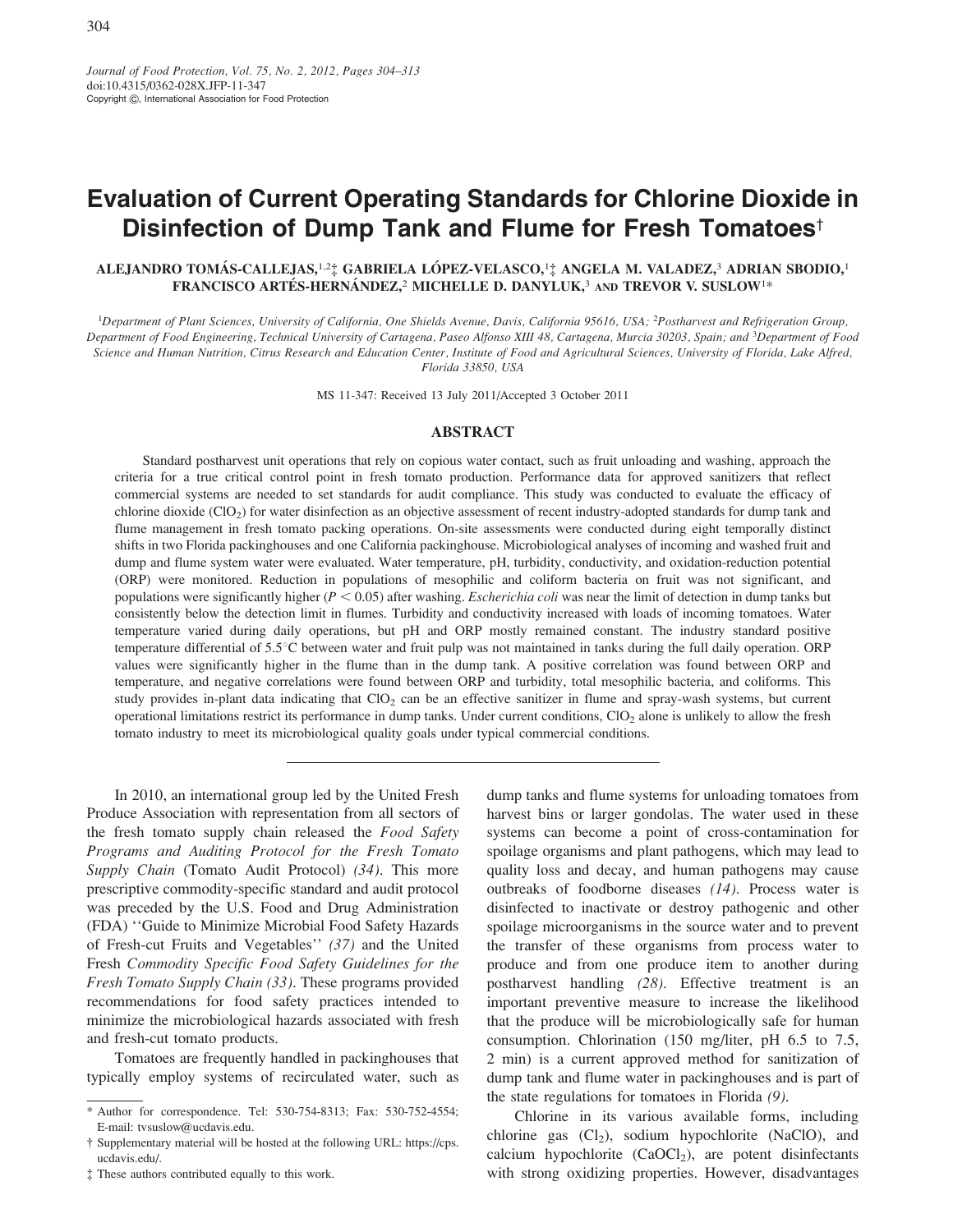related to their use include the formation of potentially hazardous disinfection by-products  $(10)$ , strong pH dependence for optimal antimicrobial function, and the potential for irritating aerosols or gas emission that may affect worker comfort and health  $(23, 25)$ . Because of these potential problems, chlorine dioxide  $(CIO<sub>2</sub>)$  has been increasingly adopted as an alternative to chlorine for sanitization in the fresh and fresh-cut produce industry  $(2, 11)$ . ClO<sub>2</sub> used as a disinfectant has several advantages over chlorine, including larger oxidant capacity (7), lower reactivity with organic matter  $(12)$ , and high effectiveness at low concentrations  $(15)$ . In contrast with NaClO, the most widely used form of chlorine in the fresh produce industry,  $ClO<sub>2</sub>$  is effective as an antimicrobial agent against such bacteria as Salmonella and *Escherichia coli* over a broad pH range  $(3 \text{ to } 8)$   $(15)$ .  $ClO<sub>2</sub>$  and its main by-product, chlorite  $ClO<sub>2</sub><sup>-</sup>$ , are classified as noncarcinogenic products  $(1, 17, 35)$ .

The ability of  $CIO<sub>2</sub>$  to inhibit several foodborne pathogens in various commodities has been reported previously.  $ClO<sub>2</sub>$  concentrations of 4 to 5 mg/liter were effective for reducing Salmonella, E. coli O157:H7, and Listeria monocytogenes inoculated onto cabbage, carrot, lettuce, strawberry, and melon  $(21, 31, 32)$ .

Although several studies related to the antimicrobial effect of  $ClO<sub>2</sub>$  on foodborne pathogens of concern have been conducted on a laboratory scale, insufficient data are available to assess performance on an industrial scale. Few studies have been performed to determine the effect of pH, temperature, and suspended matter on the disinfection efficacy of  $ClO<sub>2</sub>$  for fresh produce on both commercial and laboratory scales, and the small amount of information available is not clear or consistent.

In addition to the use of chemical sanitizers for postharvest water management at the dump and flume handling stage, the Tomato Audit Protocol is very specific that wash water temperature is a critical point of preventive control management during tomato postharvest handling. Tomatoes are a warm-season crop, and high pulp temperatures can be reached during harvesting and transport to the packinghouse. Internalization of soft-rot bacteria into the fruit stem scar and subtending tissue can occur when tomatoes are submerged in water that is cooler than the pulp temperature  $(4, 6)$ . As the tomato fruit cools and tissues contract, a vacuum is created, causing water and any potentially pathogenic organisms suspended in the water to be drawn into microwounds, pores, or other natural openings in the fruit. The standards and audit criteria for fresh tomatoes stipulate that in general cold water immersion as a cooling technique should not be used, and when a dump tank is used, the water temperature must be maintained at  $5.5^{\circ}$ C above the temperature of the incoming fruit pulp to minimize the risk of internalization  $(5, 16, 34)$ . Therefore, water temperature relative to pulp temperature, disinfectant treatments, and other water quality constituents are jointly critical considerations for maintaining the safety and quality of tomatoes.

The overall goal of this study was to evaluate the current operating standards for use of  $CIO<sub>2</sub>$  in postharvest washing of fresh tomatoes and to generate data to support

scientific audit criteria. The specific objectives were (i) to conduct on-site evaluation of the wash water management system using  $CIO_2$  as the sole water disinfectant and to quantitatively evaluate the microbiological quality of the water in commercial dump tank and flume systems and (ii) to determine the comparative efficacy of using the oxidation-reduction potential (ORP) and other physicochemical parameters such as pH, temperature, and water turbidity to monitor, control, and document water disinfection status within various commercial tomato packing operations.

## **MATERIALS AND METHODS**

Tomato packing facilities. Cooperating tomato packinghouses in Florida (facilities A and B) and California (facility C) running with fully matched  $CIO<sub>2</sub>$  generation and injection systems for all water contact units were visited during their respective tomato production seasons in 2010. Four site visits in each state were conducted randomly during the respective seasons. In general, the washing system of the three packinghouses consisted of a dump tank and a flume system and their associated recirculation system tanks.

Water analysis. Water samples were taken from the dump tank and flume system and their respective recirculation system tanks every 30 min during each selected processing day (up to 6 h/day). Water samples were taken to assess physicochemical parameters and microbiological quality. All measurements were repeated in triplicate.

Water samples of 500 ml were collected at each sample point to determine the ORP (millivolts),  $CIO<sub>2</sub>$  concentration (milligrams per liter), and turbidity (FAU). The pH, water temperature (degrees Celsius), and conductivity (Siemens per centimeter) were directly measured at a consistent location of each tank and the respective recirculation systems. The instruments used were a portable pH and temperature meter (Russell RL060P, Thermo Fisher Scientific, Inc., Waltham, MA) for temperature and pH, an ORP meter (Thermo Fisher Scientific) for ORP, and portable colorimeters for turbidity (DR/850, Hach Company, Loveland, CO) and  $ClO<sub>2</sub>$ residuals (Pocket Colorimeter II, Hach Company). Data were collected three times for each physicochemical parameter, sampling area, and time.

Standard enumeration methods were used to determine viable culturable mesophilic bacteria suspended in water. Two random water samples of 100 ml were collected from each sample area and immediately neutralized with  $0.6\%$  sodium thiosulfate (1 N  $Na<sub>2</sub>S<sub>2</sub>O<sub>3</sub>$  or 100 µl of 1 N  $Na<sub>2</sub>S<sub>2</sub>O<sub>3</sub>$  in the Florida and California facilities, respectively. The amount of  $Na<sub>2</sub>S<sub>2</sub>O<sub>3</sub>$  used was previously tested in the laboratory and was added in excess to ensure complete  $CIO<sub>2</sub>$  neutralization. Samples were immediately placed in refrigerated coolers and transported to the relevant Florida (Citrus Research and Education Center, University of Florida, Lake Alfred) and California (University of California, Davis) laboratories, where they were analyzed within 14 h of collection. Tenfold dilution series were prepared in 9 ml of sterile 0.1% buffered peptone water (BD, Franklin Lakes, NJ). Total aerobic mesophilic bacteria (TAM) and total coliforms were enumerated from water samples. Plate count agar (PCA; BD) incubated at 29°C for 48 h was used to enumerate TAM, and Chrom-ECC agar (Chrom Agar, Paris, France) incubated at 37°C for 24 h was used to enumerate total coliforms and presumptive  $E$ . *coli.* For trials 3 and 4 performed in California, the populations of total coliforms and E. coli were determined with the QuantiTray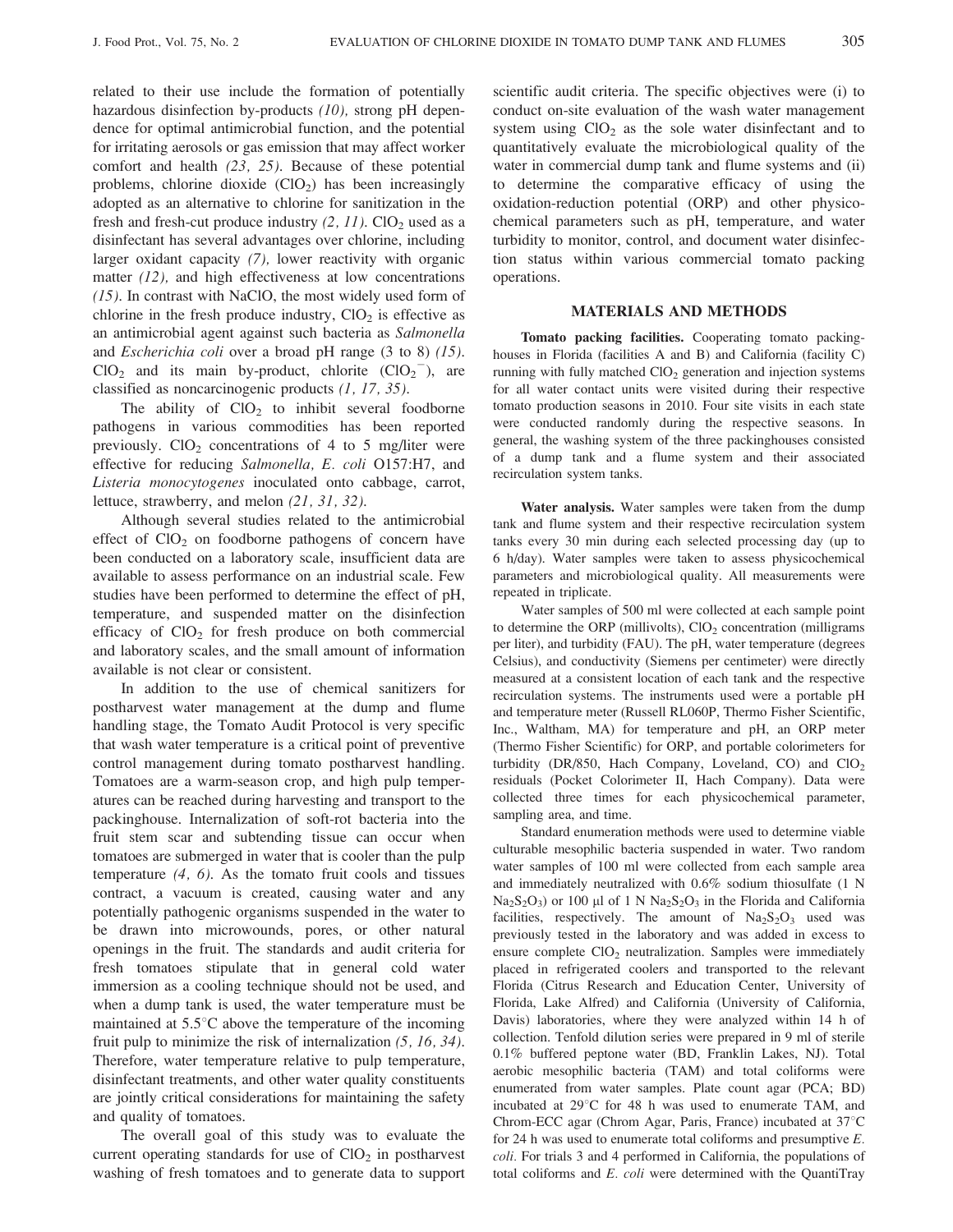Colilert System (Idexx Laboratories Inc., Westbrook, ME). All microbial counts were reported as log CFU per 100 ml of sample.

Tomato analysis. Tomato samples were collected every 30 min during each selected processing day (approximately 5 to 6 h) at each tomato facility. The sampling areas were the top and bottom of the field transport gondola (before washing) or field transport MACX48 bulk harvest bin (before washing) and the end of the water contact area before grading or worker contact (after spray brush bed washing).

Five tomatoes were collected from each sampling area to determine on-site pulp temperature of the fruit using a portable calibrated temperature probe. The probe was calibrated in an ice water slurry before each sampling day. For consistency, the pulp temperature was measured for each tomato at the stem scar region (approximately 1 cm deep).

For tomato microbiological analyses, two randomly collected samples of five tomatoes each were collected in sterile bags at each sampling area and immediately placed in refrigerated coolers, transported to the respective California and Florida laboratories, stored at 2.5°C, and processed within 14 h. Tomatoes were removed from temporary storage, and 100 ml of sterile potassium phosphate buffer (3.9 mM  $KH_2PO_4$  and 6.1 mM  $K_2HPO_4$ ) supplemented with 0.05% Tween 20 (Fisher, Fair Lawn, NJ) was added. Tomatoes were vigorously rubbed by hand for 1 min to remove the attached bacteria from the tomato surface. Tenfold dilution series were prepared in 9 ml of sterile  $0.1\%$  buffered peptone water and TAM and total coliforms were recovered from the tomato samples with PCA incubated at 29°C for 48 h for TAM and Chrom-ECC agar incubated at 37°C for 24 h for total coliforms and presumptive E. coli. All microbial counts were reported as log CFU per fruit.

Efficacy of the washing system for inoculated tomatoes. Pseudomonas fluorescens TVS074 is a biological control formulation isolate registered with the U.S. Environmental Protection Agency (EPA) by T. Suslow in 1994 after required EPA toxicological and nontarget organism studies and approved for commercial use on all fresh produce categories with no residue tolerance restrictions. This strain, which is resistant to rifampin (80 mg/liter), was isolated via spontaneous mutation and used in this study to facilitate detection and recovery of the bacteria of interest by minimizing interference with indigenous bacteria. TVS074 was grown overnight on King's medium B plates  $(0.15\% \text{ MgSO}_4$  [Fisher],  $1\%$  glycerol [Fisher],  $2\% \text{ K}_2\text{HPO}_4$ [EMD Chemicals, Tokyo, Japan], 2% proteose peptone [BD], and 15% agar [BD]) supplemented with 80 mg/liter rifampin at  $29^{\circ}$ C. After incubation, cells were detached from the plates and resuspended in Butterfield's buffer (Whatman Inc., Piscataway, NJ). The cell suspension was washed twice by centrifugation at  $1,500 \times g$  for 10 min and resuspended in Butterfield's phosphate buffer. The final cell pellet was suspended in Butterfield's phosphate buffer, and the culture was adjusted to achieve approximately 9 log CFU/ml. The final level was confirmed by plating on King's B plates supplemented with 80 mg/liter rifampin.

Four sets of 10 mature green tomatoes (Lycopersicon esculentum cv. Shadylady) were inoculated at room temperature by spot inoculation around the peduncle hemisphere but not within the stem scar itself. The inoculated area was marked with indelible ink on the tomato surface. Twenty drops (5  $\mu$ l) of inoculum (10<sup>9</sup> CFU/ml) were placed onto the surface. The inoculum was allowed to dry overnight at room temperature before processing. Inoculated tomatoes had an average inoculum level of 8 log CFU per fruit after inoculation.

For processing, each set of tomatoes was marked with a different color tape to differentiate them from the noninoculated tomatoes and to facilitate sample collection. Inoculated tomatoes were transported to facility C and introduced to the system during standard washing operations and mixed with tomatoes from the field in the dump tank. Each set of inoculated fruit was introduced at different processing times with different water quality conditions, which were recorded at each time. The tomatoes were collected after the final water contact and before grading and worker contact. Tomatoes were briefly air dried, placed in sterile bags, stored in chilled coolers, transported to the laboratory, and stored at 2.5°C. All tomatoes were processed within 14 h after collection for microbiological analyses. To determine the potential nonwashed level of P. fluorescens TVS 074 on tomato surfaces, an inoculated fruit not subjected to the commercial dump and wash system ( $n = 10$ ) was used as an internal control for survival. This set of control tomatoes was stored and transported under the same conditions as the sample tomatoes that were processed at the facility.

Bacteria were enumerated by placing tomatoes individually in sterile bags (Whirl-Pak, Nasco, Modesto, CA) containing 50 ml of sterile potassium phosphate buffer (3.9 mM  $KH_2PO_4$  and 6.1 mM  $K_2HPO_4$ ) supplemented with 0.05% of Tween 20 (Fisher) and vigorously rubbed by hand. For P. fluorescens recovery, cultures on King's B plates supplemented with 80 µg/liter rifampin were enumerated after incubation at 29°C for 24 h. All microbial counts were reported as log CFU per fruit.

Contribution of process wash water to the final tomato microbial load. Four sets of 10 tomatoes each were submerged in a  $0.1\%$  silver nitrate solution for 1 min at room temperature and rubbed and dried with sterile paper towels and ethanol (70%, vol/ vol) by hand for surface sterilization. Tomatoes were immediately introduced into the dump tank and then collected, transported, and analyzed as previously described. This assessment of process water was performed only in facility C. Populations of TAM and total coliforms were recovered from the tomato samples using the same methods previously described. Surface sterilized fruit not subjected to the dump and flume wash system were used as internal controls.

Statistical analysis. To evaluate temporal, water quality, and treatment differences between dump and flume tanks for all physicochemical parameters and bacterial populations, statistical analyses were performed using the MIX procedure function of the Statistical Analysis System (version 9.2, SAS Institute, Cary, NC), and means were separated with Tukey's pair comparison. To determine differences in bacterial populations between tomatoes collected from top and bottom of the harvest gondola, a similar analysis was performed. When no significant changes were found during the sampling time, data for all time points were averaged, and a comparison between dump and flume tanks was carried out with a  $t$  test paired comparison or one-way analysis of variance to determine differences among facilities using JMP (version 8, SAS Institute). Statistical significance was established when  $P$  values were smaller than 0.05. A correlation matrix for all physicochemical parameters and bacterial populations was constructed using the CORR procedure of SAS, which provided a value for the Pearson correlation  $(R)$  and the associated P value.

### **RESULTS**

Water physicochemical conditions. The physicochemical parameters pH, ORP, turbidity, conductivity, and temperature were assessed in water utilized to wash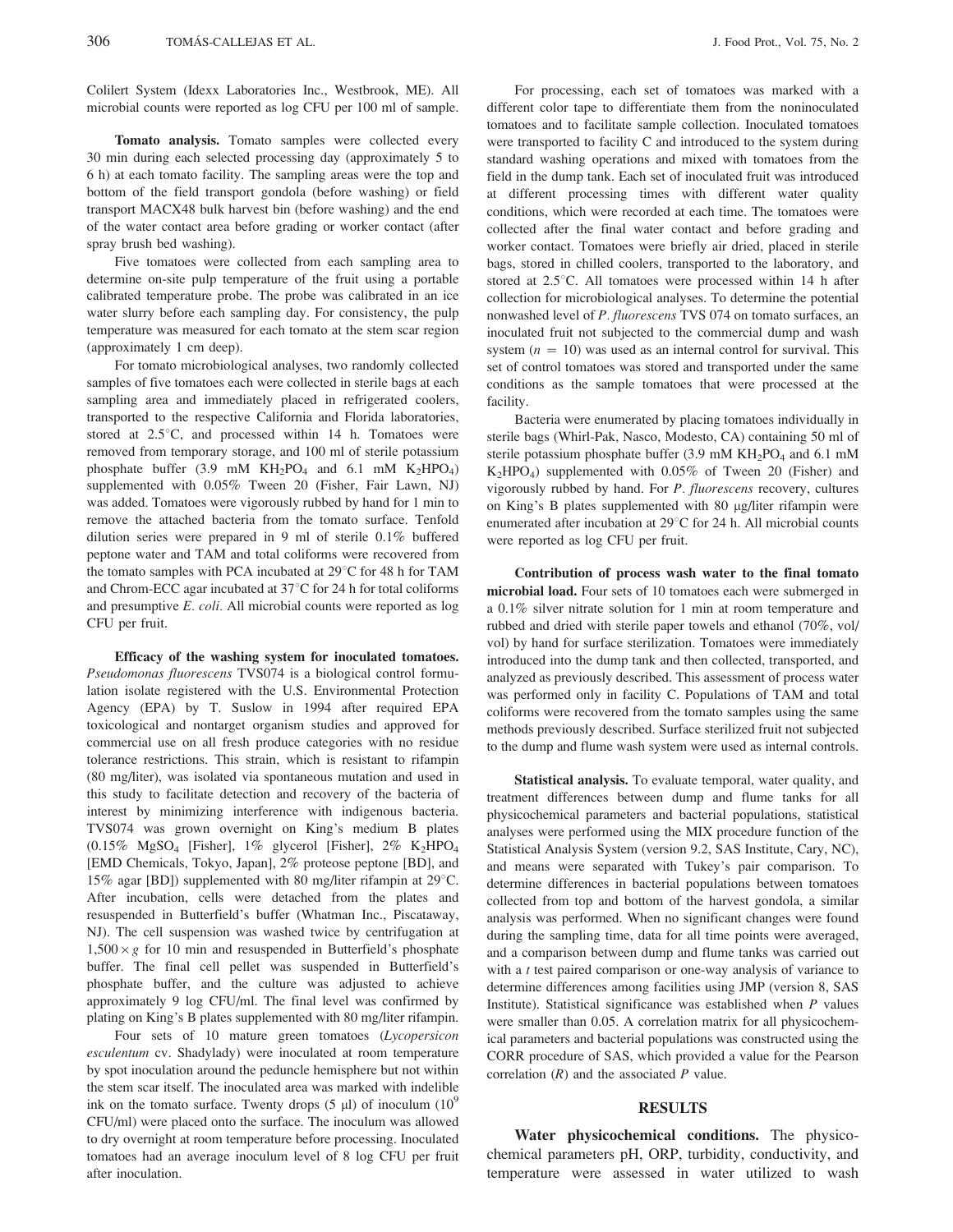|  |  | <code>TABLE 1. ORP</code> , turbidity, and conductivity values in the tomato dump tank and flume system for each facility and each day of operation $^a$ |  |  |  |  |
|--|--|----------------------------------------------------------------------------------------------------------------------------------------------------------|--|--|--|--|
|--|--|----------------------------------------------------------------------------------------------------------------------------------------------------------|--|--|--|--|

|               |                | ORP $(mV)^b$      |                  | Conductivity $(S/cm)^b$ |                                        | Turbidity $(FAU)^c$ |                   |
|---------------|----------------|-------------------|------------------|-------------------------|----------------------------------------|---------------------|-------------------|
| Facility      | Trial          | Dump tank         | Flume system     | Dump tank               | Flume system                           | Dump tank           | Flume system      |
| Florida       |                |                   |                  |                         |                                        |                     |                   |
| A             |                | $427 + 106$ c b   | $530 + 110$ B a  | $1,025 + 322$ D a       | $1,240 + 160$ p b                      | $2.33 - 172$ p a    | $1.66 - 40.0$ p b |
|               | 2              | $465 + 94.6$ BC b | $466 + 123 c a$  | $764 + 129$ E a         | $1,090 + 107$ p b                      | 4.50–131 в а        | $3.00 - 45.0$ p b |
| B             |                | $537 + 147$ AB b  | $637 + 67.0$ A a |                         | $1.180 + 94.1$ cp a $1.216 + 177$ BC a | $2.00 - 57.0$ cp a  | 2.33–53.3 в.с а   |
|               | 2              | $594 + 89.3$ A b  | $630 + 59.9$ A a | $1.476 + 289$ AB a      | $1.234 + 303$ A a                      | $11.0 - 201$ AB a   | $4.17 - 197$ A a  |
| California    |                |                   |                  |                         |                                        |                     |                   |
| $\mathcal{C}$ |                | $437 + 33.7 c b$  | $488 + 83.0$ B a | $1,512 + 400$ A a       | $806 + 219$ B b                        | $15.8 - 169$ A a    | $9.00 - 32.0 B b$ |
|               | 2              | $430 + 90.2$ c b  | $518 + 117$ BC a | $1.311 + 206c$ a        | $880 + 137$ c b                        | 3.50–383 c a        | $2.00 - 45.2$ c b |
|               | 3              | $431 + 146$ c b   | $669 + 12.5$ A a | $1,346 + 200$ BC b      | $1,187 + 99.3$ B b                     | $0.16 - 305$ BC a   | $0.66 - 42.3$ B b |
|               | $\overline{4}$ | $302 + 99.7$ p b  | $650 + 54.3$ A a | $1.147 + 166$ p a       | $1.476 + 292$ B a                      | $0.50 - 316$ p a    | $0.0 - 110$ B b   |

 $\alpha$  Within each column, values with different uppercase letters denote a significant difference among trials for all tomato facilities ( $P$  < 0.05). Within each row, values with different lowercase letters denote a significant difference between the dump tank and flume system  $(P < 0.05)$ .

<sup>b</sup> Values represent the mean  $\pm$  standard deviation ( $n = 3$ ) for each trial during each operation day.

 $\epsilon$  Values represent the range of turbidity from the beginning to the end of the operation time.

tomatoes at three different facilities. For all trials and facilities no significant difference ( $P > 0.05$ ) was found between fruit contact tanks and their recirculation tanks, so values were averaged for a total of six observations for both dump and flume tanks (Supplementary Figs. 1 through 3).

During each trial, physicochemical parameters were monitored during a regular processing day (up to 330 min). On-site measurements of  $ClO<sub>2</sub>$  were highly variable depending on the point within the handling system. The accuracy of the colorimetric measurements was severely impaired within the range of daily operational increasing water turbidity; thus, the data collected on site were not included in this report. Based on data from the devices utilized by the cooperating facilities to measure  $ClO<sub>2</sub>$ , which matched the data from the devices used in this study, the flume appeared to be in compliance with the commodityspecific tomato standards  $(33)$ , but the dump tank did not. Overall for all trials, ORP values were significantly higher in the flume than in the dump tanks ( $P < 0.05$ ), with the exception of facility A during trial 2 (Table 1). During the period of sampling on a given date, ORP values tended to remain constant for facilities B and C; however, for facility A the ORP values of the flume tended to increase during the time course of daily operations (Supplementary Table 1). For facilities A and C, the dump tank ORP values were consistently below 600 mV; however, in flume tanks ORP values of  $>600$  mV were noted over time. In contrast, facility B maintained ORP values of  $>600$  mV in both tanks (Table 1). For facility A during trial 2 and facility C during trials 1 and 2, ORP values remained below the target values in both tanks (Table 1).

Conductivity and turbidity were the only parameters that had a significant bivariate correlation ( $P < 0.05$ ) during the time frame of each site visit. Values for both parameters increased during the sampling period (Table 1 and Supplementary Tables 2 and 3) and were significantly higher ( $P$  < 0.05) in dump tanks than in the flume, with the exception of facility B where both parameters were not significantly different between dump and flume tanks (Table 1). When comparing the trials, different conditions for each daily operation were recorded, and conductivity and turbidity were significantly different between location and among trials (Table 1).

Turbidity values in flume tanks rarely exceeded 45 FAU. After daily cleaning and a complete change with fresh water at start up, water turbidity was directly related to the condition of the incoming fruit load, which carries varying amounts of soil and nonproduct organic matter. In several trials, cumulative turbidity increases exceeding 300 FAU were noted in the dump tank water (trials 2 and 4, facility C), far greater levels that noted in the other trials (Supplementary Table 3). In general, turbidity increased during the course of daily operations with occasional large spikes due to incoming loads (Table 1). For example, a change in turbidity from 264 to 320 FAU after 180 min (trial 2, facility C) was observed in a tank that held more than 500 kl. In the same way, turbidity values increased from 316 to 594 FAU after 210 min in facility C during trial 4. Reductions in FAU values were periodically observed because of the periodic partial exchanges with clean water (approximately 30% turnover) to the system by the facility operational staff. Although both conductivity and turbidity values increased during sampling, ORP remained constant (Table 1 and Supplementary Table 1).

Water temperature and pH were largely invariant during trials, and values were not significantly correlated with the time course of a daily event. Consequently, values for the entire trial at each location were averaged. In Florida facilities, no significant differences in pH and temperature were noted between the dump tank and flume system (Table 2). In contrast, facility C had larger pH variation and lower temperature in the dump tank than in the flume system (Table 2).

For all trials and locations, the Pearson correlation among the parameters revealed that ORP was negatively correlated with turbidity and positively correlated with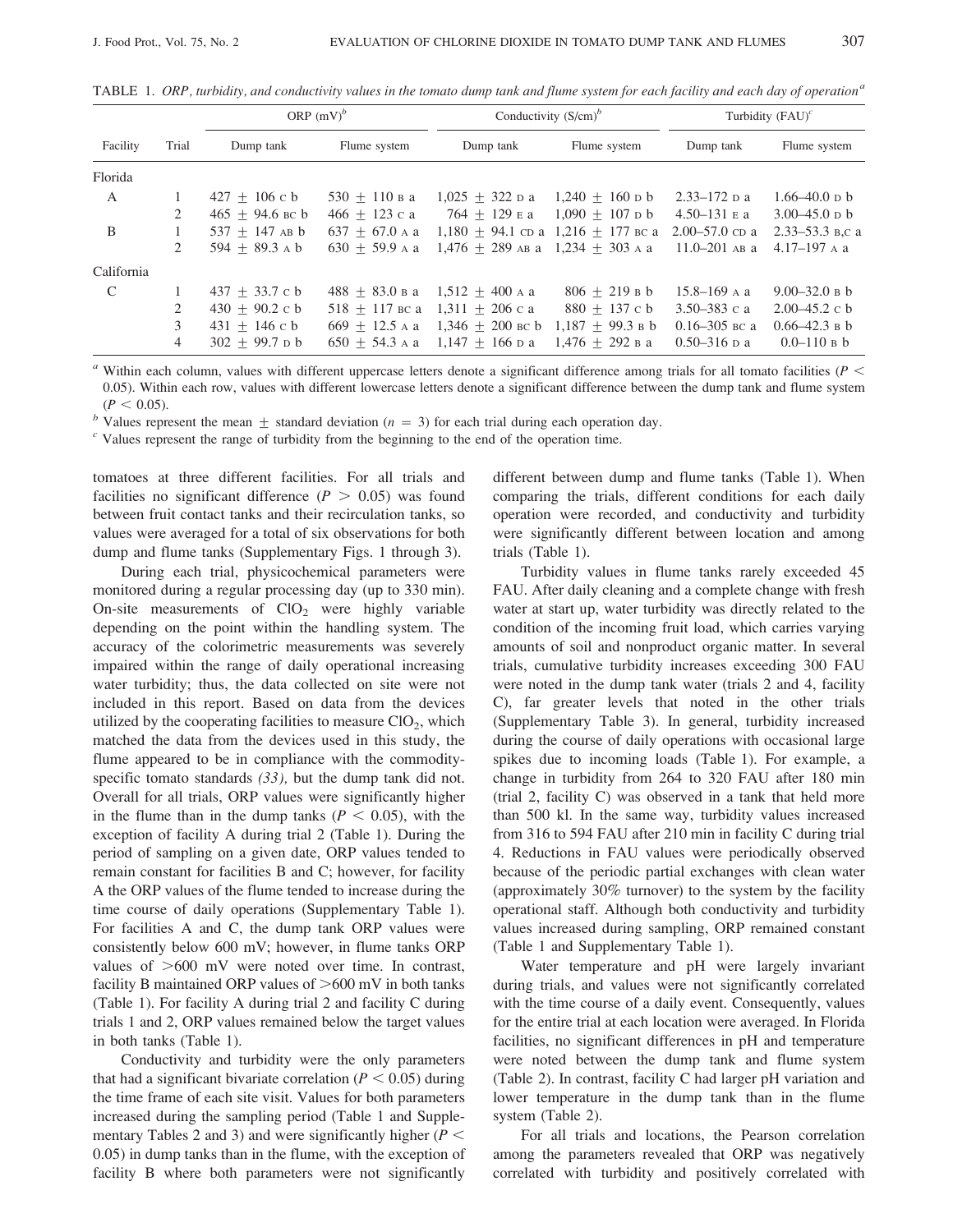|               |                | pH                 |                     |                    | Temp $(^{\circ}C)$ |
|---------------|----------------|--------------------|---------------------|--------------------|--------------------|
| Facility      | Trial          | Dump tank          | Flume system        | Dump tank          | Flume system       |
| Florida       |                |                    |                     |                    |                    |
| A             |                | $7.65 + 0.14$ B a  | $7.77 + 0.13$ BC a  | $34.4 + 0.94$ c b  | $36.1 + 0.75$ cp a |
|               | 2              | $7.66 + 0.17$ B a  | 7.65 $\pm$ 0.19 c a | $34.9 + 1.42$ BC a | $35.7 + 0.61$ D a  |
| B             | 1              | $7.36 + 0.11$ c a  | $7.41 + 0.15$ p a   | $36.8 + 0.27$ AB a | $36.9 + 0.32$ cp a |
|               | 2              | $7.11 + 0.27$ D a  | $7.14 + 0.29$ E a   | $37.2 + 2.64$ A a  | $37.3 + 2.59$ c a  |
| California    |                |                    |                     |                    |                    |
| $\mathcal{C}$ |                | $7.32 + 0.19$ c b  | $7.83 + 0.16$ B a   | $34.2 + 2.45$ c b  | $42.3 + 1.76$ в а  |
|               | $\overline{c}$ | $7.24 + 0.40$ cp b | $7.90 + 0.35$ B a   | $34.6 + 3.44$ BC b | $43.8 + 3.06$ A a  |
|               | 3              | $7.94 + 0.41$ A b  | $8.21 \pm 0.45$ A a | $33.9 + 4.89$ c b  | $42.1 + 4.13$ B a  |
|               | 4              | $8.09 + 0.25$ A a  | $8.12 \pm 0.39$ A a | $35.1 + 3.33$ BC b | $44.3 + 1.96$ A a  |

TABLE 2. Water temperature and pH in the tomato dump tank and flume system for each facility and day of operation<sup>a</sup>

" Values represent the mean  $\pm$  standard deviation ( $n = 3$ ) for each trial during each operation day. Within each column, values with different uppercase letters denote a significant difference among trials for all tomato facilities ( $P < 0.05$ ). Within each row, values with different lowercase letters denote a significant difference between the dump tank and flume system ( $P < 0.05$ ).

temperature (Table 3). In contrast, pH was not correlated  $(P > 0.05)$  with ORP but was negatively correlated with conductivity (Table 3).

To minimize water infiltration of fruit during packing, incoming tomatoes and processing water temperature should have a negative differential of at least  $5.5^{\circ}$ C, i.e., fruit pulp must be cooler than the water  $(5, 19, 35)$ . The temperature of the water and the incoming fruit and the temperature differential were monitored throughout the site survey intervals for all trials (Figs. 1 and 2). For facilities A and B, temperature differentials of less than  $5.5^{\circ}$ C were found in trial A2 and B2. In facility A during the trial 2, the temperature differential was less than the target point for most of the daily operations. For facility C, at times during trials 1 and 2 this industry standard was not met.

Water microbiological quality. The TAM and total coliforms in water were determined at each location during the operational monitoring period. For Florida facilities A and B, populations of TAM were not significantly different between dump and flume tanks ( $P > 0.05$ ) (Table 4A). In contrast, the population of TAM was always significantly lower in the flume than in the dump tank system in the California facility. Comparison among trials within each facility revealed that the populations of TAM were similar within each location, but a significant difference was evident between the three facilities (Table 4A). The general

trend indicated that populations of TAM remained constant during the sampling day (Table 4A). Pearson correlation analysis revealed that populations of TAM were negatively correlated with ORP, pH, and temperature but positively correlated with turbidity (Table 3).

Populations of total coliforms were significantly higher in the dump tank than in the flume system  $(P < 0.05)$  for all trials (Table 4B). Comparison among trials revealed that the population of total coliforms in the dump tank was similar for all tomato facilities. In contrast, differences in coliform populations were found in the flume system among trials (Table 4B). As observed with TAM, the population of total coliforms remained mostly constant during the each survey period (Table 4B). Total coliforms were significantly positively correlated with turbidity, but significantly negatively correlated with the remaining physicochemical parameters monitored, with the exception of pH (Table 3). Evaluation for  $E$ . *coli* in the dump tank was mostly negative for all trials in Florida and the first two trials in California, although in dump tank samples colonies characteristic of  $E$ . coli were sporadically detected on Chrom-ECC. For facility C, when the detection and enumeration method was changed to the QuantiTray Colilert System for trials 3 and 4 to improve sensitivity, E. coli was detected in the dump tank 60 min after the introduction of the tomato load. However, this bacterium was not detected in the flume tank at any sampling point (data not shown).

TABLE 3. Matrix of Pearson correlation values among water physicochemical parameters and microbial populations<sup>a</sup>

| Parameter    | pH | <b>ORP</b> | Turbidity | Conductivity | Temp      | <b>TAM</b> | Coliforms |
|--------------|----|------------|-----------|--------------|-----------|------------|-----------|
| pH           |    | 0.011      | $-0.305*$ | $-0.483*$    | $0.431*$  | $-0.169*$  | $-0.075$  |
| <b>ORP</b>   |    |            | $-0.409*$ | 0.037        | $0.372*$  | $-0.308*$  | $-0.335*$ |
| Turbidity    |    |            |           | $0.416*$     | $-0.439*$ | $0.270*$   | $0.166*$  |
| Conductivity |    |            |           |              | $-0.054$  | 0.032      | $-0.215*$ |
| Temp         |    |            |           |              |           | $-0.531*$  | $-0.446*$ |
| <b>TAM</b>   |    |            |           |              |           |            | $0.624*$  |
| Coliforms    |    |            |           |              |           |            |           |

<sup>*a*</sup> Asterisk denotes significance of the correlation value ( $P < 0.05$ ).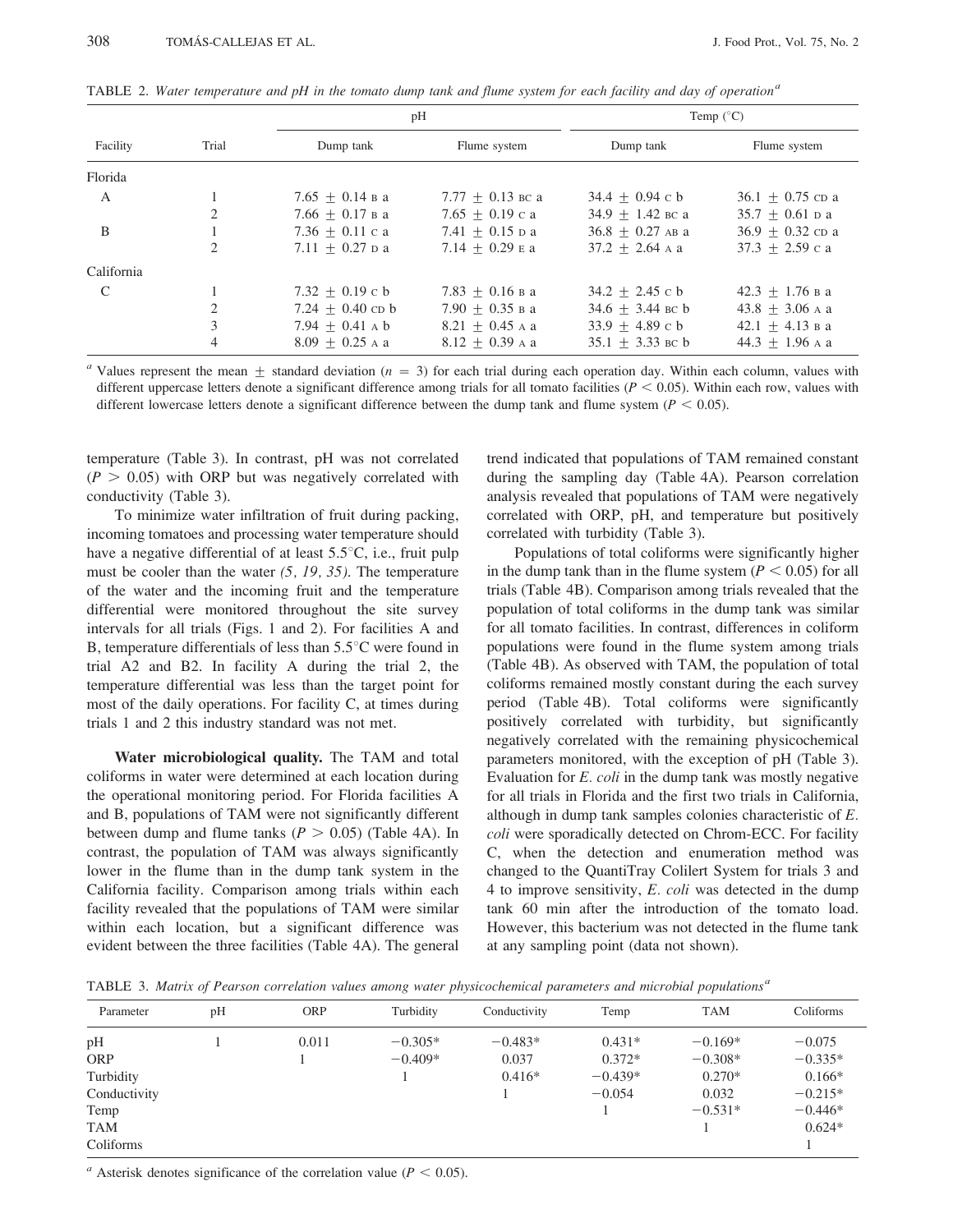

FIGURE 1. Tomato and dump water temperature differential at tomato facility A (trials 1 and 2) and facility B (trials 1 and 2) in Florida. "Top" and "bottom" refer to the sampling areas in the gondola carrying incoming fruit. The temperature differential was calculated between incoming tomatoes and the wash water. The horizontal solid line represents the minimum safe temperature differential (5.5°C) according to the Tomato Audit Protocol.

Washing effectiveness of dump tank and flume systems on tomato surface microbial populations. Tomato samples were collected from the top and bottom of the gondolas or bulk harvest bins for each trial during each operational day. No significant differences in the microbial populations from the top and bottom of the tomato lot or between the tomato lots arriving at the dump tank were found. Thus, these values were averaged by trial. TAM populations and total coliforms did not change during the sampling intervals, and values were averaged by trial.

In general, populations of TAM and total coliforms on tomatoes were not significantly different before and after washing ( $P > 0.05$ ). TAM populations were greater after washing in three of the eight trials, and total coliforms were greater after washing in six of the seven trials (Table 5A and 5B). Both microbial populations tended to be greater in tomatoes from California (bush production) than in those from Florida (pole production).

To study the efficiency of the washing process for reducing the microbial load of challenge-inoculated tomatoes, P. fluorescens TVS 074 was applied to clean fruit at approximately 8 log CFU per fruit. During a regular operational shift, marked inoculated tomatoes were introduced into the washing system with arriving bulk fruit and were collected at the end of the washing line. Populations of P. fluorescens TVS 074 were reduced by approximately 4 log units (Table 6). A set of tests were conducted to determine whether microbial loads would increase during

washing. Three trials of surface-sterilized tomatoes were processed during a regular packing shift. Populations of TAM increased from undetectable levels to approximately 3 log CFU per fruit after passing through the washing system. No significant difference was found among the three trials despite substantial variation in dump tank ORP values and more uniform and ORP levels in flume tanks, which seemed to meet the industry standards (Table 7). Populations of TAM were below the limit of detection for surface sterilized tomatoes that were not washed and used as wash system contact controls. Coliforms were not detected (detection  $\lim$ it = 2 log CFU per fruit).

#### **DISCUSSION**

The implementation of practices that can minimize the potential risk of cross-contamination with foodborne pathogens, especially whenever water contact is involved, is essential for a successful food safety program. Disinfection of water is a vital management step for minimizing transmission of pathogens within and between produce lots. Contamination with plant pathogens has long been a concern for the fresh produce handling industry, including tomatoes, but in recent years Salmonella infection outbreaks associated with consumption of raw tomatoes has emphasized the importance of postharvest practices to minimize risk to consumers  $(13)$ . In tomato packinghouses, large volumes of water are used during postharvest washing and handling. Water recirculation is a common practice in the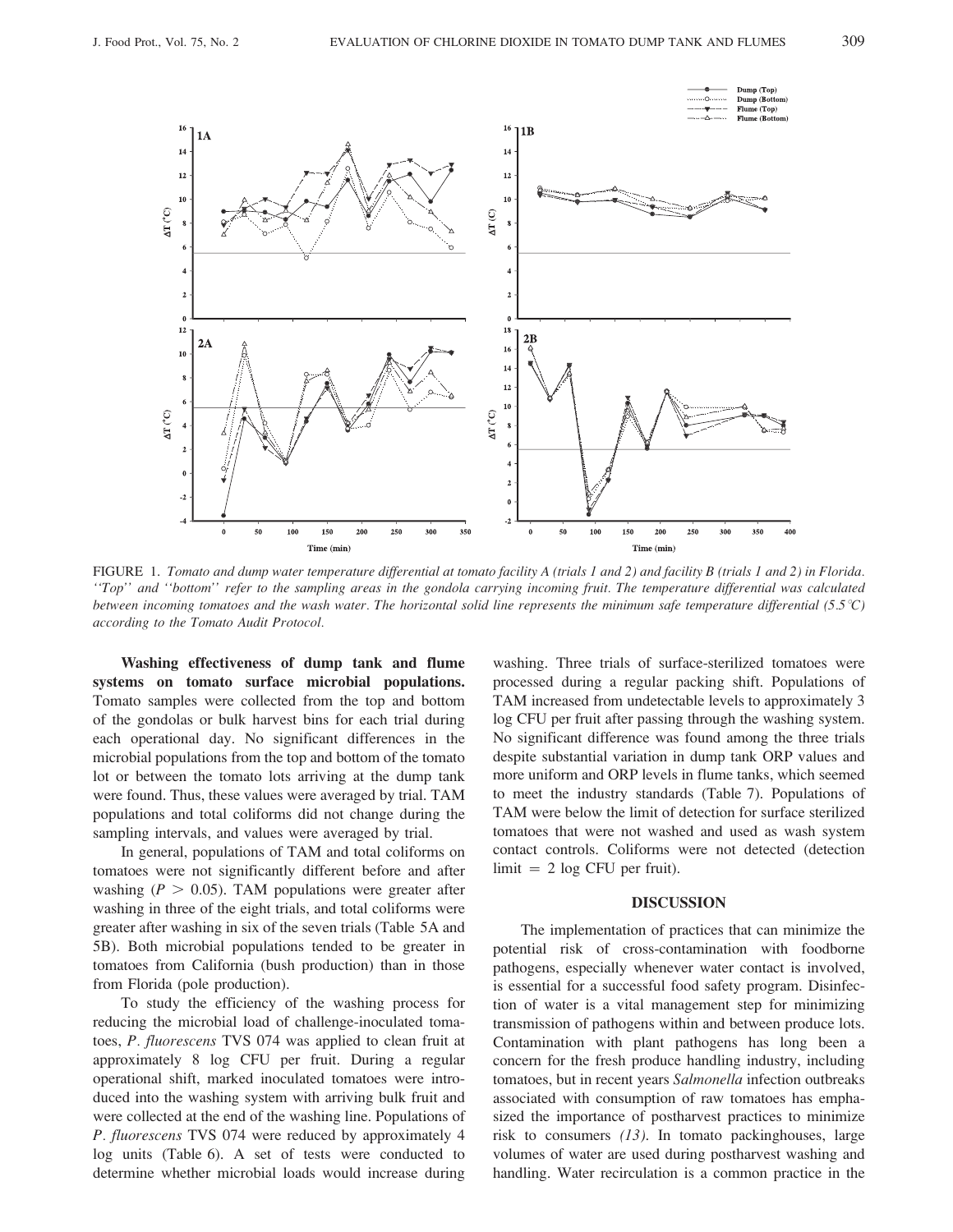

FIGURE 2. Tomato and dump water temperature differential for trials 1, 2, and 3 at the California tomato facility C. "Top" and "bottom" refer to the sampling areas on the gondola carrying incoming fruit. The temperature differential was calculated between incoming tomato and wash water. The horizontal solid line represents the minimum safe temperature differential (5.5 °C) according to the Tomato Audit Protocol.

industry because of economic considerations associated with treatment costs, especially heating and wastewater discharge regulations; thus, effective reconditioning and disinfection strategies are essential.

The use of  $ClO<sub>2</sub>$  is currently accepted within the guidelines for tomato good agricultural practices for postharvest water disinfection  $(9)$ . The FDA allows the use of  $ClO<sub>2</sub>$  as an antimicrobial agent in water used to wash fresh fruit and vegetables. The residual amount must be less than 3 mg/liter, and this treatment must be followed by a rinse in potable water  $(36)$ .

TABLE 4. Comparison of populations of total aerobic mesophilic bacteria (A) and total coliforms (B) between tomato dump and flume tank water<sup>a</sup>

| Facility<br>location | Trial          | Dump                                              | Flume                                            | $P^b$    |
|----------------------|----------------|---------------------------------------------------|--------------------------------------------------|----------|
|                      |                |                                                   |                                                  |          |
|                      |                | A. Total aerobic mesophilic bacteria (log CFU/ml) |                                                  |          |
| Florida              |                |                                                   |                                                  |          |
| $\mathsf{A}$         | 1              | $4.01 + 0.36$ BC $3.78 + 0.64$ A                  |                                                  | 0.0318   |
|                      | $\overline{2}$ | $3.44 + 0.98$ c $3.67 + 0.91$ A                   |                                                  | 0.8519   |
| B                    | 1              | $3.82 + 0.58$ ABC $3.02 + 1.21$ AB                |                                                  | 0.0052   |
|                      | 2              | $3.39 + 0.79$ c                                   | $3.08 + 0.70$ AB                                 | 0.0579   |
| California           |                |                                                   |                                                  |          |
| C                    | 1              | $4.74 \pm 1.12$ A $2.22 \pm 0.74$ B < 0.0001      |                                                  |          |
|                      | 2              | $4.68 + 1.35$ A                                   | $0.78 \pm 1.12 \text{ c} \quad \textless 0.0001$ |          |
|                      | 3              | $4.53 \pm 1.30$ AB 2.44 $\pm$ 2.86 B              |                                                  | < 0.0001 |
|                      | $\overline{4}$ | $ND^{c}$                                          | <b>ND</b>                                        |          |
|                      |                | B. Total coliforms (log CFU/100 ml)               |                                                  |          |
| Florida              |                |                                                   |                                                  |          |
| $\mathsf{A}$         | $\mathbf{1}$   | $4.76 + 1.24$ AB $3.50 + 2.28$ A                  |                                                  | 0.0009   |
|                      | $\mathfrak{2}$ | $3.63 + 2.18$ BC                                  | $3.43 + 1.97$ A                                  | 0.3418   |
| B                    | $\mathbf{1}$   | $5.00 + 0.69$ AB                                  | $3.34 + 2.53$ A                                  | 0.0079   |
|                      | $\overline{2}$ | $4.24 + 2.80$ AB $1.64 + 2.29$ BC                 |                                                  | 0.0004   |
| California           |                |                                                   |                                                  |          |
| C                    | 1              | $2.85 + 2.07$ c                                   | $1.11 \pm 1.84$ cD < 0.0001                      |          |
|                      | $\mathbf{2}$   | $4.98 + 1.63$ A                                   | $0.17 \pm 0.71$ D <0.0001                        |          |
|                      | 3              | $2.69 + 1.31$ c                                   | $1.35 + 1.51c$                                   | < 0.0001 |
|                      | $\overline{4}$ | $5.12 + 0.69$ A                                   | $2.78 + 1.03$ AB $\leq 0.0001$                   |          |

 $a$  Values are means  $\pm$  standard deviations. Within each column, values with different letters denote a significant difference among trials for all tomato facilities.

 $b$  P values for the t test comparison of bacterial populations between dump and flume tanks for each trial.

 $c$  ND, not determined for that trial.

In the present study, water treated with  $ClO<sub>2</sub>$  increased ORP, which has been adopted by the Tomato Audit Protocol  $(34)$  and the commodity-specific guidelines for tomatoes  $(33)$  as a primary parameter for standardizing water disinfection monitoring, dose management, and documentation. Although the relationship of ORP to dose is generally nonlinear, ORP is a potentially useful measurement of the ability of treated water to inactivate microorganisms and is an important component of a sound postharvest quality and safety program  $(30)$ . In this study, ORP values were significantly higher ( $P < 0.05$ ) and more consistently maintained in the flume system than in the dump tank for all tomato facilities (Table 1). In water systems of high quality, ORP values of 650 to 700 mV are effective for inactivating spoilage bacteria and foodborne pathogens (E. coli and Salmonella) within a few seconds and for inactivating spoilage yeasts and fungi within a few minutes  $(20, 24, 29, 30)$ . In general, these values were not achieved in the dump tank for all the facilities evaluated. However, adequate ORP values were found in flume tanks except in facility A (Table 1). ORP values were near  $600$  mV at the beginning of the operation in facility C and throughout trial 2 in facility B, but after the first load of tomatoes in the dump tank, values dropped to approximately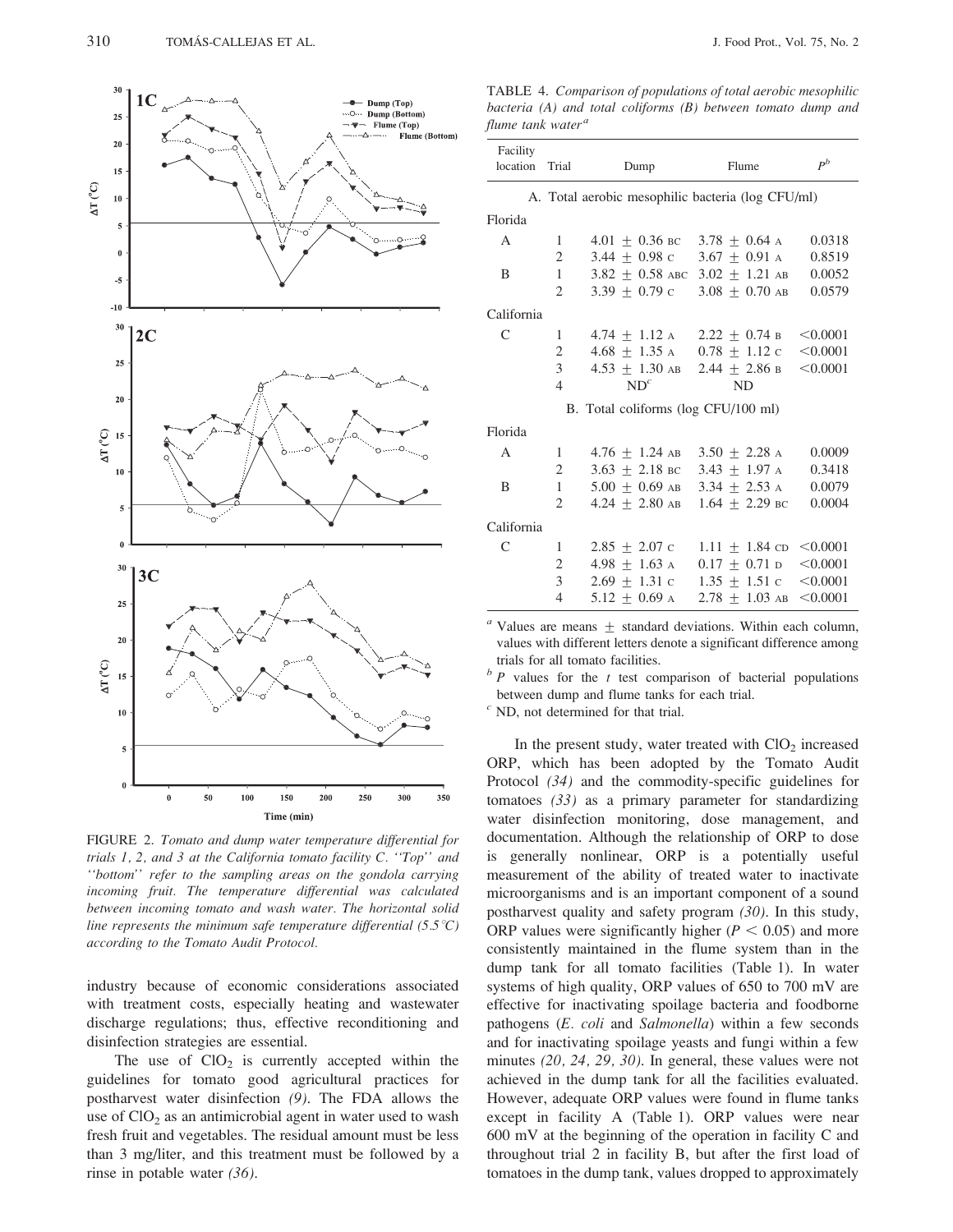TABLE 5. Comparison of populations of total aerobic mesophilic bacteria (A) and total coliforms  $(B)$  on tomato surfaces between incoming tomatoes in the dump tank and tomatoes exiting the flume system<sup>a</sup>

| Before washing After washing<br>A. Total aerobic mesophilic bacteria (log CFU/fruit)<br>Florida<br>A<br>$4.98 + 1.03$ BC $4.67 + 0.70$ B<br>0.922<br>1<br>$\overline{2}$<br>$4.06 + 1.05$ cD $4.38 + 0.32$ B<br>0.032<br>$\mathbf{1}$<br>4.62 $\pm$ 0.65 d 4.39 $\pm$ 0.68 b<br>0.836<br>B<br>2<br>$4.85 + 0.55$ BC $4.60 + 0.85$ B<br>0.902<br>California<br>C<br>1<br>$5.18 + 0.74$ BC<br>$6.16 + 0.45$ A<br>< 0.0001<br>$\overline{2}$<br>$5.25 + 0.83$ B<br>$6.13 + 0.55$ A<br>< 0.0001<br>3<br>0.999<br>$6.53 + 0.97$ A<br>$5.50 + 1.21$ A<br>$ND^{c}$<br>$\overline{4}$<br><b>ND</b><br>B. Total coliforms (log CFU/fruit)<br>Florida<br>$3.77 \pm 1.11$ AB $3.35 \pm 0.79$ C<br>$\mathsf{A}$<br>1<br>0.936<br>2<br>$3.18 \pm 1.12$ BC $3.41 \pm 0.62$ C<br>0.148<br>$\mathbf{1}$<br>B<br>$3.12 + 1.22$ BC $3.17 + 0.54$ C<br>0.427<br>$3.02 + 1.34$ BC $3.39 + 1.01$ C<br>$\mathfrak{D}$<br>0.131<br>California<br>C<br>1<br>$2.70 + 1.39$ c $4.85 + 0.75$ AB<br>< 0.0001<br>$\overline{2}$<br>$3.80 + 1.38$ AB<br>< 0.0001<br>$5.31 + 0.65$ A<br>3<br>$4.30 + 1.59$ A<br>0.358<br>$4.44 + 1.43$ B<br>$\overline{4}$<br><b>ND</b><br>ND. | Facility |       |  | $P^b$ |
|-------------------------------------------------------------------------------------------------------------------------------------------------------------------------------------------------------------------------------------------------------------------------------------------------------------------------------------------------------------------------------------------------------------------------------------------------------------------------------------------------------------------------------------------------------------------------------------------------------------------------------------------------------------------------------------------------------------------------------------------------------------------------------------------------------------------------------------------------------------------------------------------------------------------------------------------------------------------------------------------------------------------------------------------------------------------------------------------------------------------------------------------------|----------|-------|--|-------|
|                                                                                                                                                                                                                                                                                                                                                                                                                                                                                                                                                                                                                                                                                                                                                                                                                                                                                                                                                                                                                                                                                                                                                 | location | Trial |  |       |
|                                                                                                                                                                                                                                                                                                                                                                                                                                                                                                                                                                                                                                                                                                                                                                                                                                                                                                                                                                                                                                                                                                                                                 |          |       |  |       |
|                                                                                                                                                                                                                                                                                                                                                                                                                                                                                                                                                                                                                                                                                                                                                                                                                                                                                                                                                                                                                                                                                                                                                 |          |       |  |       |
|                                                                                                                                                                                                                                                                                                                                                                                                                                                                                                                                                                                                                                                                                                                                                                                                                                                                                                                                                                                                                                                                                                                                                 |          |       |  |       |
|                                                                                                                                                                                                                                                                                                                                                                                                                                                                                                                                                                                                                                                                                                                                                                                                                                                                                                                                                                                                                                                                                                                                                 |          |       |  |       |
|                                                                                                                                                                                                                                                                                                                                                                                                                                                                                                                                                                                                                                                                                                                                                                                                                                                                                                                                                                                                                                                                                                                                                 |          |       |  |       |
|                                                                                                                                                                                                                                                                                                                                                                                                                                                                                                                                                                                                                                                                                                                                                                                                                                                                                                                                                                                                                                                                                                                                                 |          |       |  |       |
|                                                                                                                                                                                                                                                                                                                                                                                                                                                                                                                                                                                                                                                                                                                                                                                                                                                                                                                                                                                                                                                                                                                                                 |          |       |  |       |
|                                                                                                                                                                                                                                                                                                                                                                                                                                                                                                                                                                                                                                                                                                                                                                                                                                                                                                                                                                                                                                                                                                                                                 |          |       |  |       |
|                                                                                                                                                                                                                                                                                                                                                                                                                                                                                                                                                                                                                                                                                                                                                                                                                                                                                                                                                                                                                                                                                                                                                 |          |       |  |       |
|                                                                                                                                                                                                                                                                                                                                                                                                                                                                                                                                                                                                                                                                                                                                                                                                                                                                                                                                                                                                                                                                                                                                                 |          |       |  |       |
|                                                                                                                                                                                                                                                                                                                                                                                                                                                                                                                                                                                                                                                                                                                                                                                                                                                                                                                                                                                                                                                                                                                                                 |          |       |  |       |
|                                                                                                                                                                                                                                                                                                                                                                                                                                                                                                                                                                                                                                                                                                                                                                                                                                                                                                                                                                                                                                                                                                                                                 |          |       |  |       |
|                                                                                                                                                                                                                                                                                                                                                                                                                                                                                                                                                                                                                                                                                                                                                                                                                                                                                                                                                                                                                                                                                                                                                 |          |       |  |       |
|                                                                                                                                                                                                                                                                                                                                                                                                                                                                                                                                                                                                                                                                                                                                                                                                                                                                                                                                                                                                                                                                                                                                                 |          |       |  |       |
|                                                                                                                                                                                                                                                                                                                                                                                                                                                                                                                                                                                                                                                                                                                                                                                                                                                                                                                                                                                                                                                                                                                                                 |          |       |  |       |
|                                                                                                                                                                                                                                                                                                                                                                                                                                                                                                                                                                                                                                                                                                                                                                                                                                                                                                                                                                                                                                                                                                                                                 |          |       |  |       |
|                                                                                                                                                                                                                                                                                                                                                                                                                                                                                                                                                                                                                                                                                                                                                                                                                                                                                                                                                                                                                                                                                                                                                 |          |       |  |       |
|                                                                                                                                                                                                                                                                                                                                                                                                                                                                                                                                                                                                                                                                                                                                                                                                                                                                                                                                                                                                                                                                                                                                                 |          |       |  |       |
|                                                                                                                                                                                                                                                                                                                                                                                                                                                                                                                                                                                                                                                                                                                                                                                                                                                                                                                                                                                                                                                                                                                                                 |          |       |  |       |
|                                                                                                                                                                                                                                                                                                                                                                                                                                                                                                                                                                                                                                                                                                                                                                                                                                                                                                                                                                                                                                                                                                                                                 |          |       |  |       |
|                                                                                                                                                                                                                                                                                                                                                                                                                                                                                                                                                                                                                                                                                                                                                                                                                                                                                                                                                                                                                                                                                                                                                 |          |       |  |       |
|                                                                                                                                                                                                                                                                                                                                                                                                                                                                                                                                                                                                                                                                                                                                                                                                                                                                                                                                                                                                                                                                                                                                                 |          |       |  |       |

 $a$  Values are means  $\pm$  standard deviations. Within each column, values with different letters denote a significant difference among trials for all tomato facilities.

 $\supb P$  values for the t test comparison of bacterial populations between incoming unwashed tomatoes and tomatoes after washing for each trial.

 $\epsilon$  ND, not determined for that trial.

TABLE 6. Reduction of P. fluorescens TVS 074 populations on tomatoes after processing through dump and flume tanks at the California tomato facility<sup>a</sup>

| $ORP$ (mV) |      |       |                                                             |                      |
|------------|------|-------|-------------------------------------------------------------|----------------------|
| Trial      | Dump | Flume | Population after washing<br>(log $CFU/fruit$ ) <sup>b</sup> | Log<br>reduction $c$ |
|            | 354  | 725   | $3.63 + 1.36$                                               | 4.77                 |
| 2          | 410  | 729   | $4.81 + 0.64$                                               | 3.59                 |
| 3          | 410  | 725   | $4.07 + 0.94$                                               | 4.33                 |
|            | 711  | 709   | $4.02 + 1.17$                                               | 4.38                 |

<sup>a</sup> Average temperatures for three trials were 32.0  $\pm$  1.28°C and  $45.2 + 0.53^{\circ}$ C for dump and flume tanks, respectively. Average turbidity values for three trials were 166  $\pm$  0.6 FAU and 21.3  $\pm$ 7.4 FAU for dump and flume tanks, respectively.

<sup>b</sup> Values are means  $\pm$  standard deviations ( $n = 10$  tomatoes) after washing.

 $c$  Log reduction was calculated based on the mean  $P$ . fluorescens population on surfaces of tomatoes that were not subjected to any washing treatment (approximately 8 log CFU per fruit).

TABLE 7. Contribution of water to the population of total aerobic mesophilic bacteria on surface-sterilized tomatoes after introduction to a commercial dump and flume tank<sup>a</sup>

| Trial | Dump | Flume | Population (log<br>$CFU/fruit)^b$ |
|-------|------|-------|-----------------------------------|
|       | 470  | 802   | $3.84 + 0.36$                     |
| 2     | 825  | 787   | $3.61 + 0.52$                     |
| κ     | 779  | 790   | $2.84 + 0.21$                     |

<sup>a</sup> Average temperatures for three trials were 28.2  $\pm$  12.5°C and 40.6  $\pm$  0.37°C for dump and flume tanks, respectively. Average turbidity values for three trials were  $325 \pm 39.7$  FAU and 55.0  $\pm$  9.64 FAU for dump and flume tanks, respectively. Coliforms were not detected on tomatoes for any of the three trials (detection limit  $= 2 \log CFU$  per fruit).

<sup>*b*</sup> Values are means  $\pm$  standard deviations (*n* = 10 tomatoes).

400 mV and remained constant during the sampling period (Supplementary Table 1). Cross-contamination of produce can occur when adequate water disinfection cannot be achieved in the dump tank.

Turbidity and conductivity increased over time. Turbidity levels especially increased (Table 1) because of incoming soil and organic matter associated with tomato harvests. Contrary to ORP findings, turbidity was significantly higher in the dump tank than in the flume water except in facility B, trial 2 (Table 1). This finding was supported by significant Pearson correlation coefficients (P  $<$  0.05) for ORP and turbidity. Similarly, populations of TAM and total coliforms were significantly lower in the flume than in the dump water (Table 4), and their populations were negatively correlated ( $P < 0.05$ ) with ORP but positively correlated with turbidity (Table 3). Conductivity was significantly higher in the dump tank than in the flume water in facility C and in facility B, trial 2.

The efficacy of  $ClO<sub>2</sub>$  for disinfection has been demonstrated in studies using regular tap water in which the presence of organic matter has not been considered. In studies of the disinfection efficiency of  $ClO<sub>2</sub>$  in wastewater, suspended solids and organic load had unfavorable effects on disinfection efficiency, mostly related to the ability of bacteria to attach to or derive protection from suspended organic matter  $(3, 22)$ . In the present study, E. coli was detected in dump tanks but not in the flume. High turbidity values in the dump tank presumably resulted in the inability of the dump tank system to effectively inactivate E. coli cells within the short retention times. Although ORP is considered a primary indicator of oxidative disinfection for the inactivation of food-related pathogens on a laboratory scale  $(19)$ , our results suggest that reliance on ORP values alone is insufficient for predicting microbial water quality within commercial tomato operations using  $ClO<sub>2</sub>$ ; thus, standard methods for accurate monitoring of the  $ClO<sub>2</sub>$  dose should be incorporated into future guidance documents and audit performance standards. Other physicochemical parameters should be taken into account when optimizing microbial controls, particularly in dump tank management.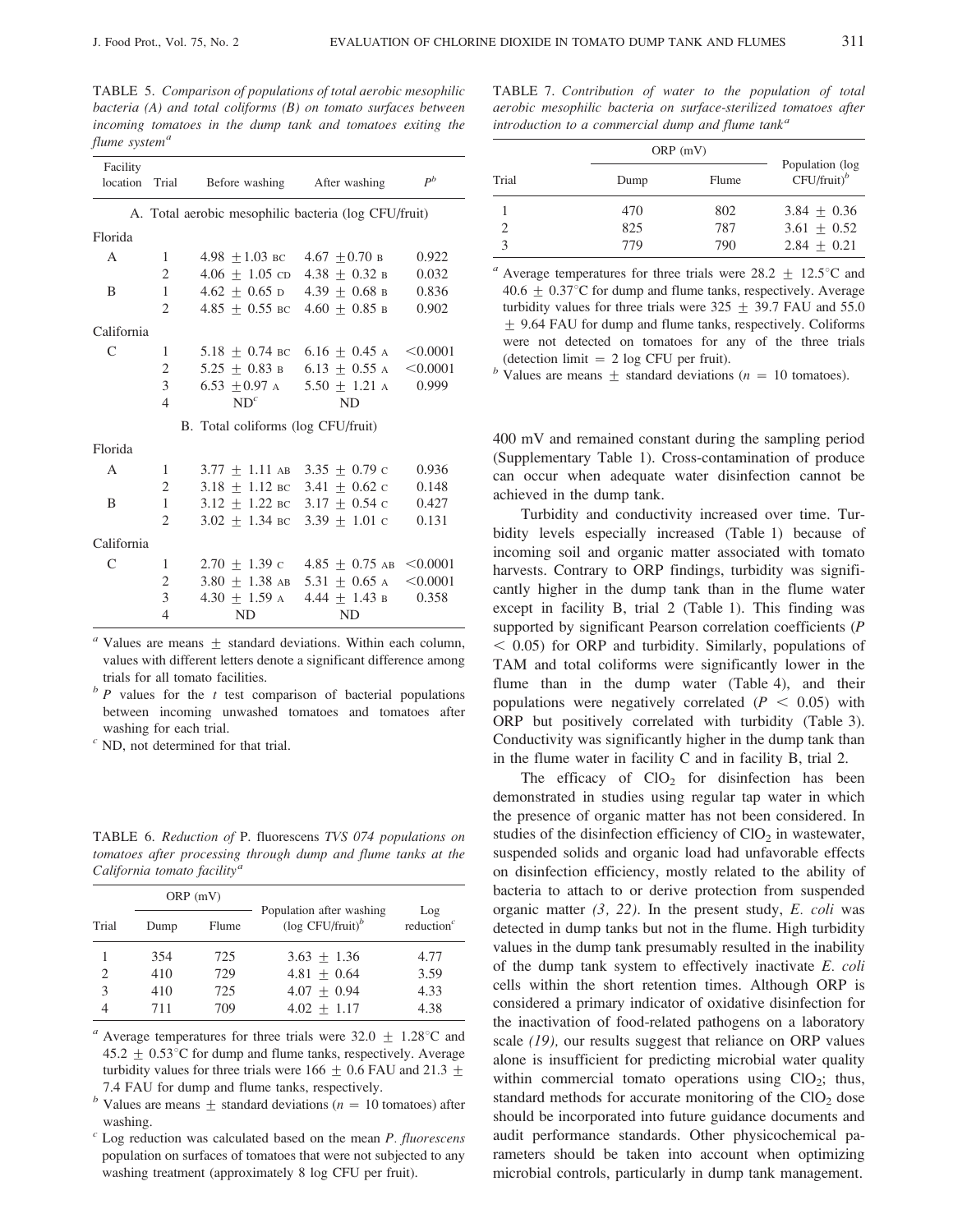Parameters such as pH and temperature remained mostly constant throughout the tomato washing operation, particularly in facility C, but significant differences between the dump tank and the flume water for these conditions were found (Table 2). However, pH and temperature were not significantly different ( $P > 0.05$ ) in facilities A and B. Overall, pH was not correlated with ORP but was negatively correlated with turbidity and TAM population (Table 3). The oxidizing power of  $ClO<sub>2</sub>$  may not be pH dependent within typical operating ranges, primarily because  $CIO<sub>2</sub>$ does not hydrolyze in water to form hypochlorous acid  $(8)$ . Additional studies have revealed that bacteria such as E. coli may be killed effectively with liquid  $ClO<sub>2</sub>$  in a pH range of 3 to 8 in water  $(15)$ .

In addition to the water disinfection treatment, water temperature also can impact the microbial safety and quality of tomatoes. Standard recommendations based on previous studies are for tomato dump tanks to be maintained at least  $5.5^{\circ}$ C above the temperature of the incoming fruit to prevent water infiltration and potential contamination with pathogens  $(4-6, 16, 33)$ . In the present survey study, water remained at a consistent, slightly elevated temperature, relative to ambient conditions, during the washing operation in all trials. However, there was some question of whether the measured differential between water and tomato pulp temperature met specifications and followed current best practice recommendations to limit water uptake by the fruit. The temperature differential differed among trials but was lower than the audit criterion of  $5.5^{\circ}$ C at some points during the daily shift, which may pose a risk to tomato safety and quality. Variations among trials could be attributed to changes in environmental temperatures during the day and harvesting conditions for each location. This temperature differential is considered by the industry as a difficult point to control, particularly for different environmental and product conditions that can affect incoming product temperature. Thus, special attention to maintaining the temperature differential between water and tomato above  $5.5^{\circ}$ C must be taken to ensure tomato safety without altering the sensory attributes of the product. Overall results among trials differed for all parameters measured in water, presumably because of environmental and incoming fruit conditions and variability in daily operational management.

The produce washing system is designed to reduce the microbial load that the product has acquired in the field or at minimum to prevent acquisition of an unacceptable microbial load during postharvest washing. In the present study, populations of TAM and coliforms were not significantly different ( $P > 0.05$ ) or were significantly higher ( $P < 0.05$ ) in unwashed compared with washed tomatoes (Table 5). In a previous study in a tomato facility at Charleston, SC, total plate counts and Enterobacteriaceae counts were higher on tomatoes washed with chlorine (90 to 140 mg/liter) than on unwashed tomatoes  $(27)$ . ClO<sub>2</sub> at 5 to 20 mg/liter was effective against Salmonella enterica and Erwinia carotovora in water, although the sanitizing effects were reduced for inoculated tomatoes, particularly when the inoculum suspension was allowed to dry on the tomato surface  $(26)$ . ClO<sub>2</sub> probably is less effective against strongly

attached microorganisms, which may form protective aggregates over time  $(18)$ . In addition to washing by immersion in water plus disinfectant, physical removal of contaminant by methods such as a spray brush-bed could improve reduction of the microbial load on tomato surfaces. The combination of physical removal of material with disinfectant roller brushers and  $ClO<sub>2</sub>$  disinfection by water immersion resulted in significantly greater reduction of Salmonella on tomato surfaces than did water immersion alone  $(26)$ . In the present study, at facility C passage through the commercial washing operation achieved up to a 4-log reduction of inoculated P. fluorescens on tomatoes. In contrast, surface-sterilized tomatoes acquired TAM at approximately 3 log CFU per fruit but did not acquire coliforms during passage with incoming fruit loads through these washing operations.

The antimicrobial efficiency of  $ClO<sub>2</sub>$  has been successfully demonstrated with several commodities through laboratory scale studies  $(11)$ . However, the findings of the present study indicate that although ClO<sub>2</sub> can be an effective sanitizer for flume and spray-wash systems, current operational limitations greatly restrict ClO<sub>2</sub> efficacy in dump tanks. Under current conditions, the application of  $ClO<sub>2</sub>$  alone is unlikely to allow the fresh tomato industry to meet microbiological quality goals for dump tank management under typical commercial conditions. These findings suggest that water disinfection with ClO<sub>2</sub> should be considered only part of an integrated strategy for preventing contamination of tomatoes by human or plant pathogens.

#### **ACKNOWLEDGMENTS**

Special thanks are given to the management of the tomato facilities and operational personnel in Florida and California for their essential cooperation. This research was funded by the Center for Produce Safety (University of California, Davis). A predoctoral grant by the Fundación Séneca de la Región de Murcia (Spain) to A. Tomás-Callejas is also appreciated. We acknowledge the technical assistance of L. A. Richmond, P. Wei, A. Camacho, T. Vo, H. Abbott, L. Proaño, and R. McEgan during sample collection and processing. Thanks also are due to Prof. Dr. F. Artés for his critical review.

#### **REFERENCES**

- 1. Agency for Toxic Substances and Disease Registry. 2011, Chlorine dioxide and chlorite. Available at: www.atsdr.cdc.gov/tfacts160.html. Accessed February 2011.
- 2. Artés, F., P. Gómez, A. Aguayo, V. Escalona, and F. Artés-Hernández. 2009. Sustainable sanitation techniques for keeping quality and safety of fresh-cut plant commodities. Postharvest Biol. Technol. 51:287-296.
- 3. Ayyildiz, O., B. Ileri, and S. Sanik. 2009. Impacts of water organic load on chlorine dioxide disinfection efficacy. J. Hazard. Mater. 168: 1092-1097.
- 4. Bartz, J. A. 1982. Infiltration of tomatoes immersed at different temperatures to different depth in suspensions of Erwinia carotovora subsp. carotovora. Plant Dis. 66:302-306.
- 5. Bartz, J. A. 1988. Potential for postharvest disease in tomato fruit infiltrated with chlorinated water. Plant Dis. 72:9-13.
- 6. Bartz, J. A., and R. K. Showalter. 1981. Infiltration of tomatoes by aqueous bacterial suspensions. Phytopathology 71:515-518.
- 7. Benarde, M. A., W. B. Snow, V. P. Olivieri, and B. Davidson. 1967. Kinetics and mechanism of bacterial disinfection by chlorine dioxide. Appl. Microbiol. 15:257-265.